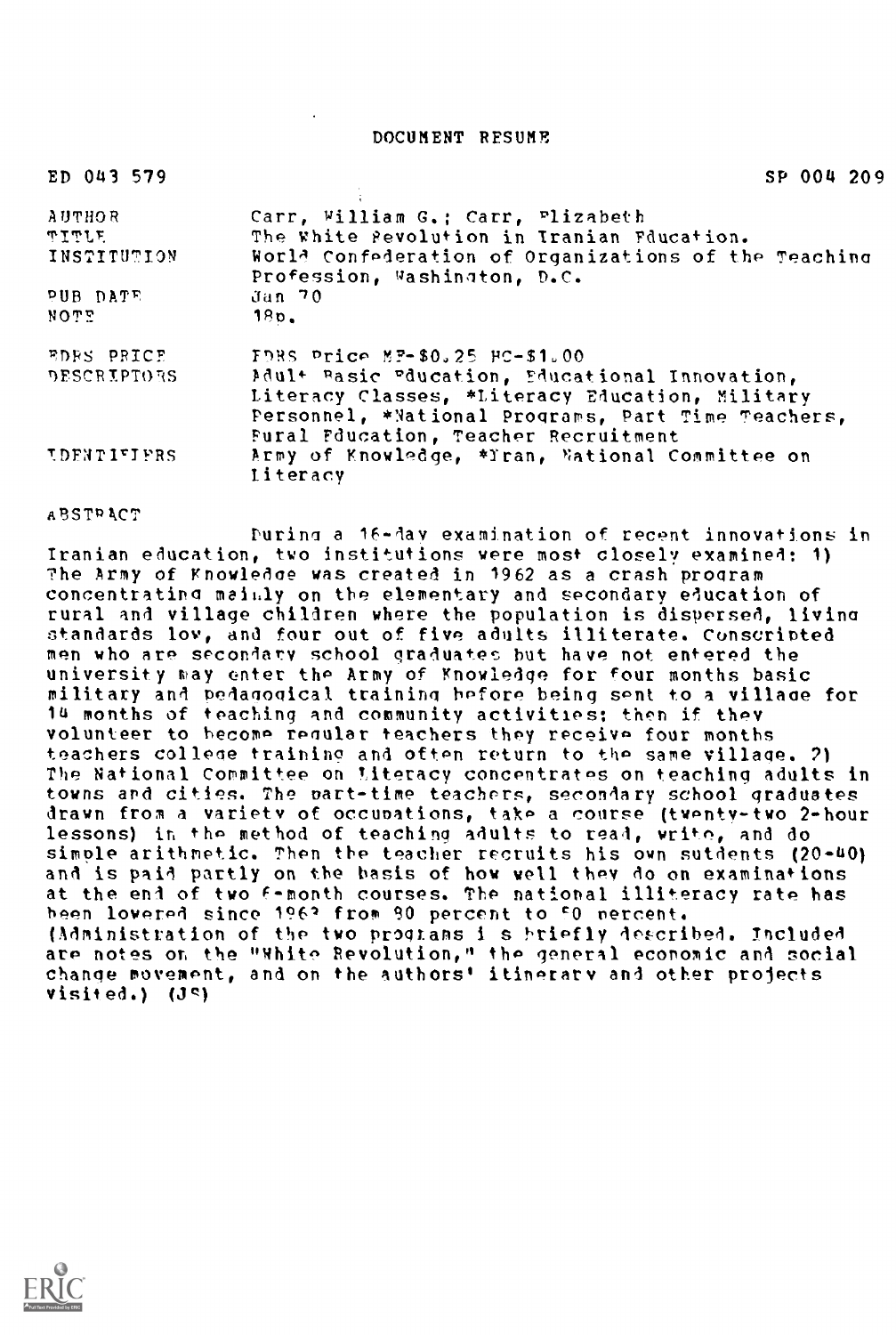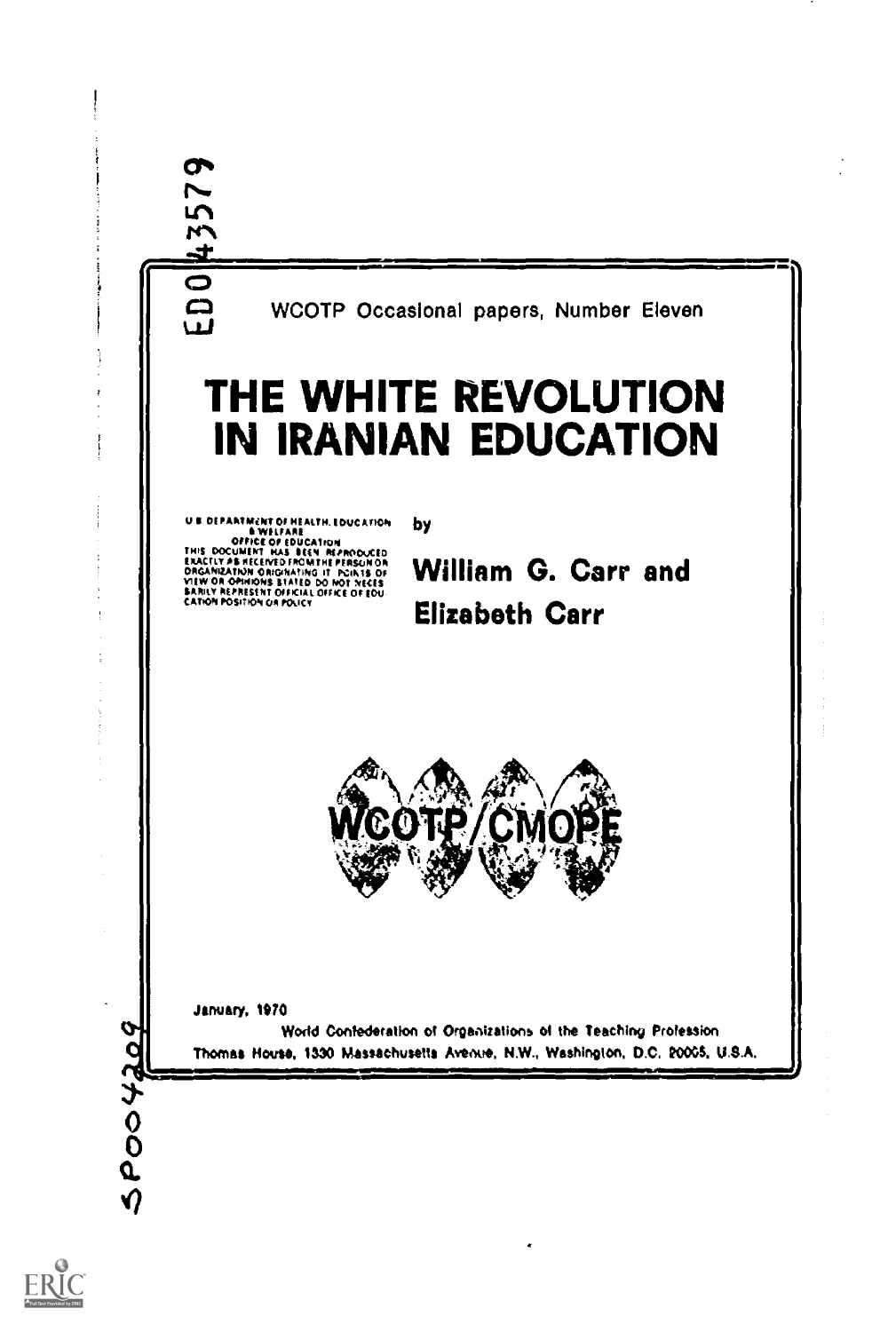# **CONTENTS**

| Foreword by Mohammad Derakhshesh |                                         |    |  |
|----------------------------------|-----------------------------------------|----|--|
| $\mathbf{I}$                     | New Ideas from an Ancient Land          | 3  |  |
| H.                               | The Army of Knowledge                   | 6  |  |
| Ⅲ.                               | The National Committee on Literacy      | 8  |  |
| IV.                              | Notes on the Itinerary and Other Visits | 14 |  |
|                                  |                                         |    |  |

 $\frac{1}{4}$ 



 $\mathbf{I}$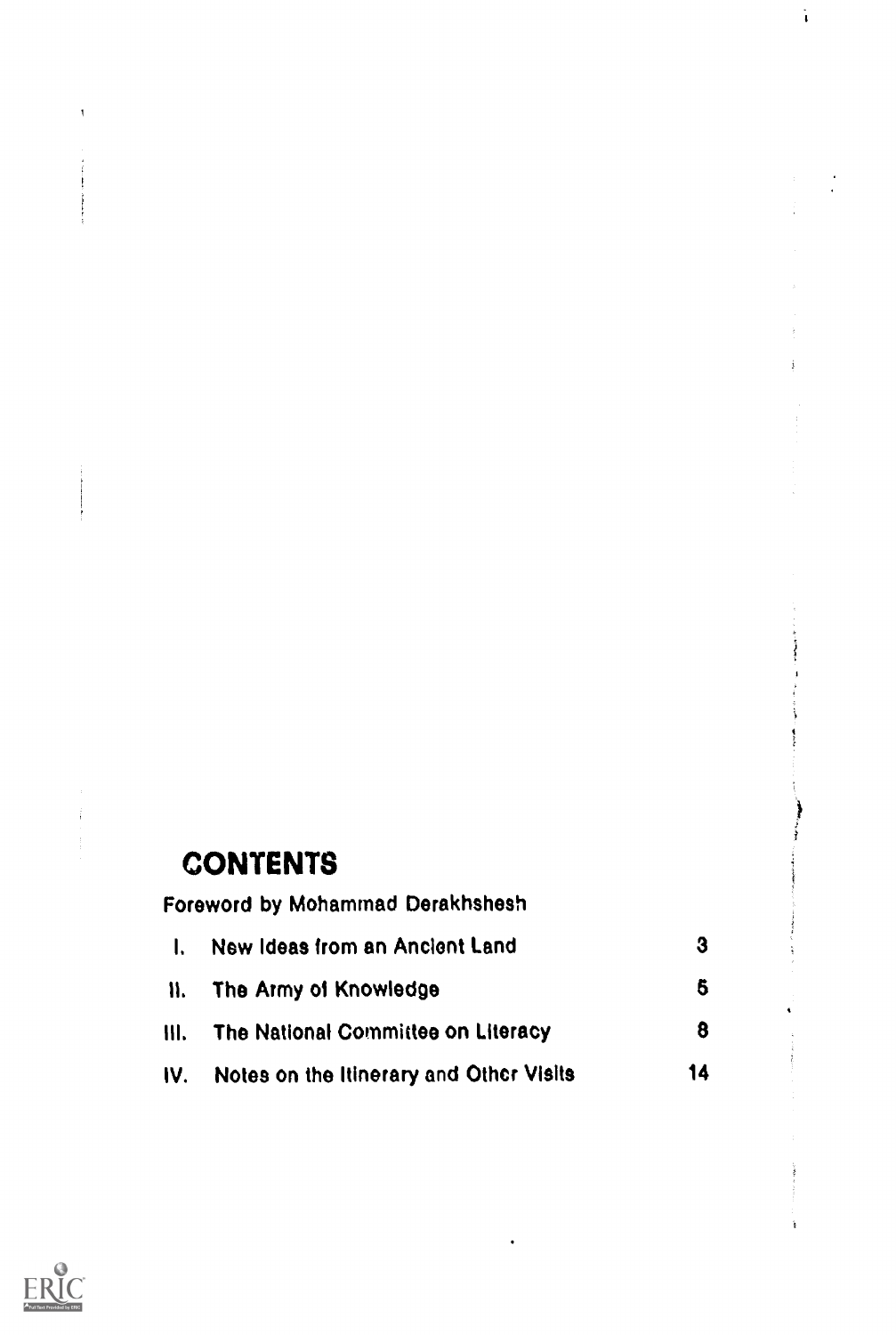#### FOREWORD

I am glad that I was able to begin the arrangements which led to the invitation to Dr, and Mrs. Carr to visit my country and to see at first hand the new ideas in education that are being attempted in Iran under the leadership of HIM., the Shahanshah Aryamehr.

Our visitors are well known to thousands of teachers throughout the world. In the 1940's Dr. Carr was active in developing the idea of international post-war cooperation in education. This initiative led to the provisions for educational cooperation in the United Nations Charter.

As Secretary-General of the World Confederation of Organizations of the Teaching Profession since 1940 he has developed active programs of cooperation among the national teachers' organizations of the world.

Dr. Carr was one of the architects of UNESCO when it was established in London in 1945. He curently serves as a member of the UNESCO Liaison Consuitatiee Committee on Literacy of which Her Imperial Highness, the Princess Ashraf Pahlavi. is the Chairman.

The observations on certain ..ew aspects of Iranian education, as published in this WCOTP Occasional Paper, should be informative and helpful to teachers, school officials, and others, not only in Iran, but also in many other parts of the world.

Mohammad Derakhshesh

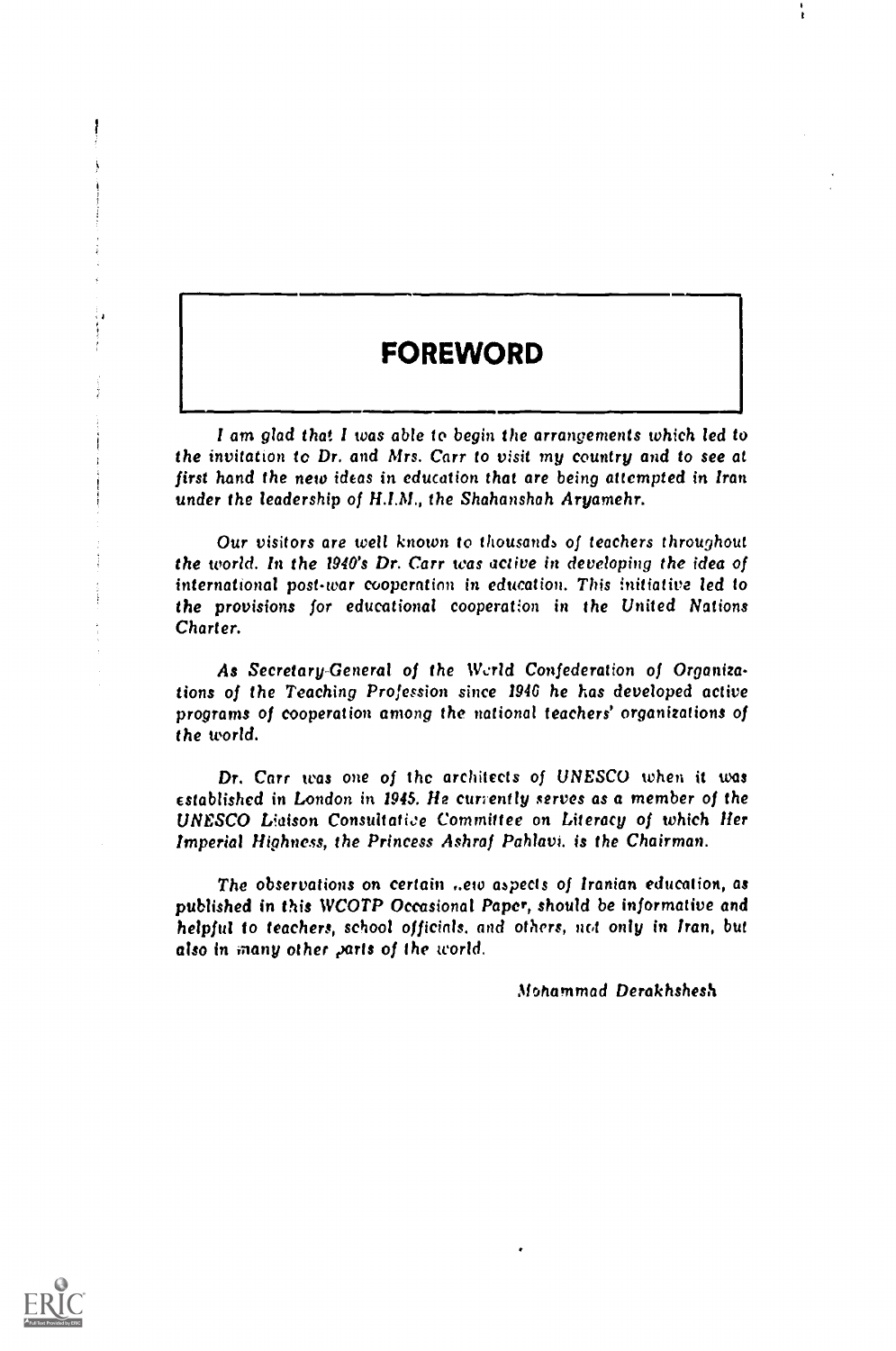## I. NEW IDEAS FROM AN ANCIENT LAND

والمستحمين ويبحثانه

4/

۱,

in May 1969, as guests of the National Committee on Literacy of Iran we spent an extremely busy 16 days learning all we could about some of the Innovations in education that have been developed recently in that country. This Occasional Paper records some Impressions from that experience.

The idea for our visit originated in a conversation with Mr. Mohammad Derakhshesh, the chief delegate from Iran at the 1968 meeting of the World Confederation of Organizations of the Teaching Profession In Dublin.

We Intend to describe these two Institutions which have recently been developed: (1) the "Army of Knowledge", and (2) the National Committee on Literacy.

Before we begin these descriptions, however, a few general observations may be in order.

All the land in Iran was formerly owned, In feudal style, by about 1000 families. The major economic reform of the present day Is land for the peasants, together with cooperative marketing and improved agriculture. The funds provided to recompense the former large landowners are invested in Iranian industrial development. The descriptive term, "While Revolution" has been used to describe the complex economic and social changes which have marked Iranian history In the past quarter century.

Iran Is now working on its fourth Development Plan which covers the years 1968 to 1972.

The key economic objective of the Fourth Plan Is an annual growth of 8 per cent in the gross national product (GNP). Per capita Ineorrie under the Plan Is expected to rise from S240 U.S. in 1968 to \$320 U.S.

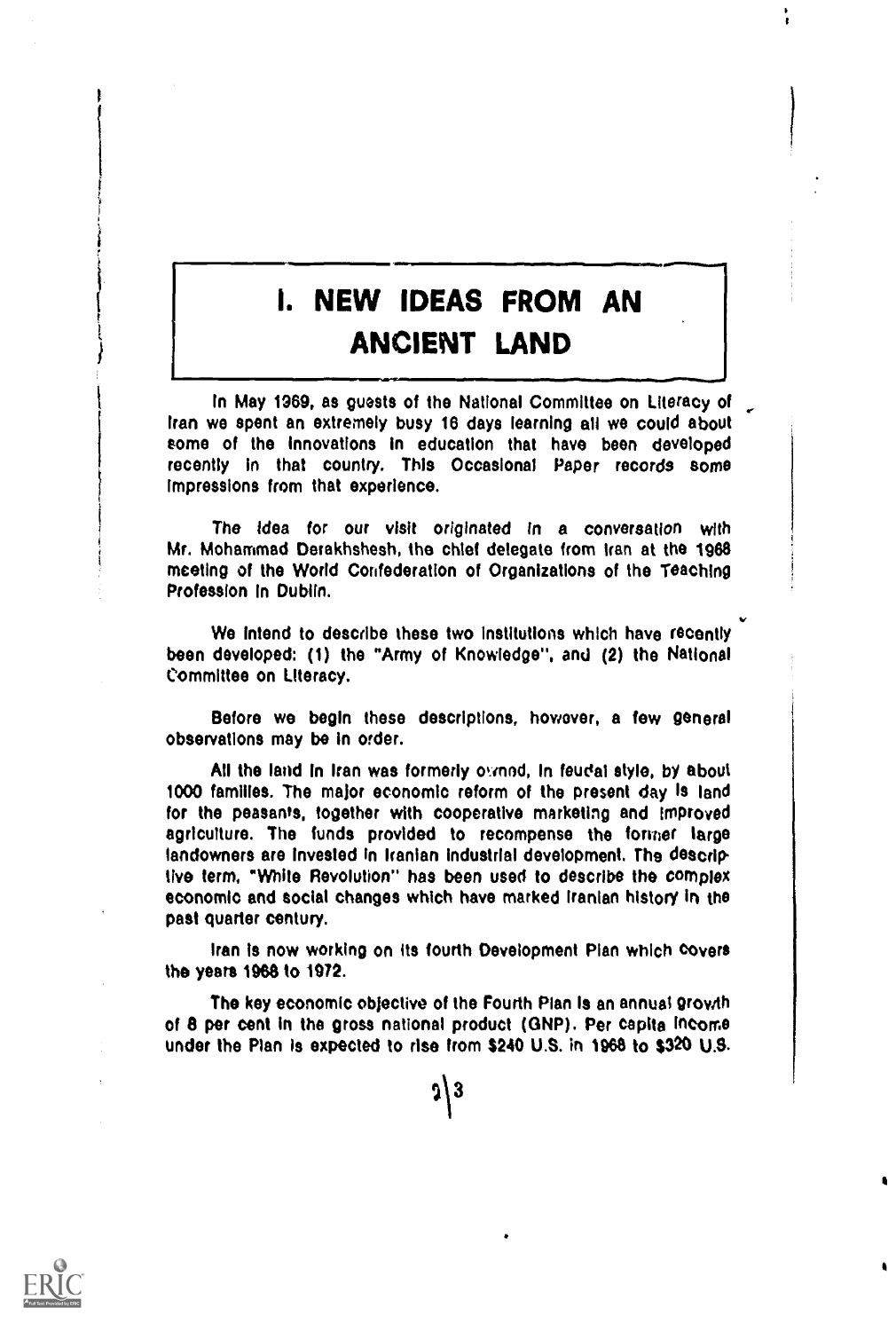In 1972,- a cnethird increase.

The World Bank has reported that among the 43 Asian countries, only eight have averaged an annual growth of GNP of seven pe: cent or more over the period from 1960 to 1967. They are: Hong Kong, Iran, Israel, Jordan, Syria, Taiwan, South Korea and Thailand. The GNP of Iran is now increasing about 14 per cent per year.

The Fourth Development Plan goes beyond economics. The highest priority among the social objectives is assigned to education. The Plan calls for the enrolment by 1972 of 92 per cent of the children of elementary school age In the cities and of 53 per cent of the rural children of elementary school age. The Plan also requires by 1972 a trebling of the number of students In vocational schools and a doubling of the number of university students.

Iran is now Investing more than 4.1/2 per cent of GNP and 20 per cent of its national budget for education. In the last 20 years the enrolment in primary schools has increased tweie-told. For tne first four grades of primary school free textbooks are now provided by the Imperial Organization for Social Security, a Foundation under the patronage of Princess Ashraf.

in religion about 98 per cent of the people are followers of Islam. However, there appears to be complete tolerance and freedom of religion for the small Christian, Jewish, and Zoroastrian minorities.

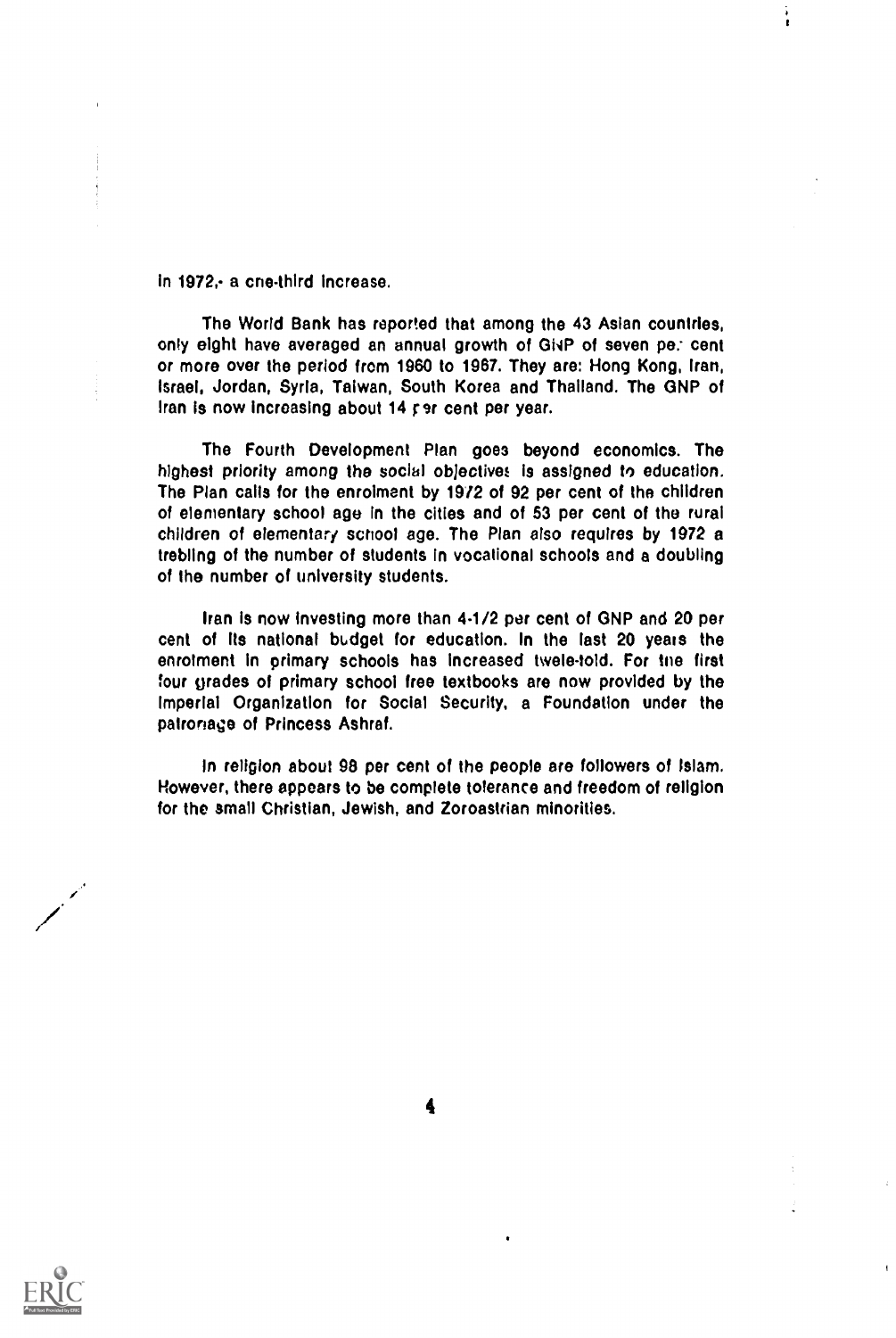### II. THE ARMY OF KNOWLEDGE

Iran is a large, thinly-populated country. A population of about 25 million psople is spread over an area of 628,000 square miles. (For U.S. readers: this Is an area almost equal to that of Texas, New Mexico, Arizona, and California combined, but with about one fifth less population.) The country has nearly 50,000 small villages which contain almost threefourths of the total population.

The "Army of Knowledge" was created in 1962 to deal with the educational aspects of such a situation where population was dispersed, living standards low, and four out of five adulte illiterate.

There is no effort In Iran to present the "Army of Knowledge" as a final or ideal educational procedure. It is frankly regarded as a 'crash program" to meet an urgent national need in a hurry. On that basis it Is clearly succeeding In its purpose. In conjunction with the work of the National Literacy Committee, the national rate of illiteracy has been lowered since 1962 from 80 per cent to 50 per cent and the proportion continues to decrease.

In Iran every able-bodied young man is subject to conscription for two years in the army. University students, however, may serve their military obligation after completing their university studies. Conscripted men who are secondary school graduates and who have not been able to enter the university are given the option of entering the "Army of Knowledge." Most of those thus qualified accept this opportunity.

These young men are given Instruct:on for four months in basic military discipline and training, together with the rudiments of pedagogy, public health, agriculture, and law. At the end of this fourmonth period, the soldier is sent to a village, when possible to a village which he knows or in which he has lived. He serves the next 14 months of his military service in that village as the representative of the "Army of Knowledge." He remains in uniform, subject to military orders, and

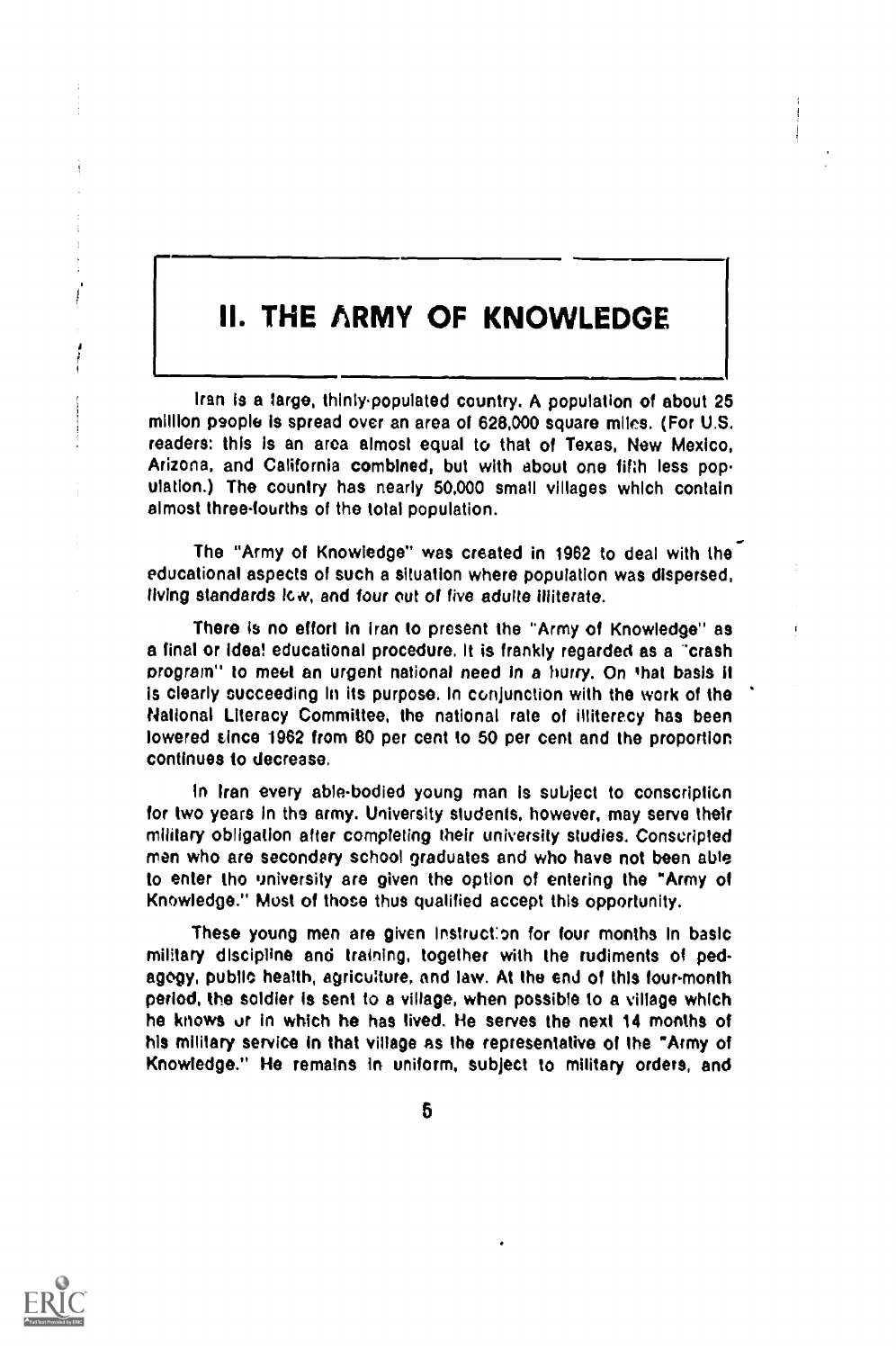could be called to other duties In the event of a national emergency.

i,

In 1968 It was decided to assign a few young women, selected by lot, to the "Army of Knowledge." The young women have some military training and the same pedagogical training as the men in the "Army of Knowledge," and they are In uniform. At the time of our visit In May, 1969, there were some 2000 women in the corps of the "Army of Knowledge." We happened to see two of them at work. They appeared to be very eager and devoted.

There exists also a Health Corps and an Extension and Development Corps but In the time available we were unable to examine their work.

During Its brief history the "Army of Knowledge" has also been known as the Education Corps and the Literacy Corps. Established in January 1963, the Corps numbered 7000 by 1964-65 and 31,000 in 1969. Its members are currently at work In some 20,000 villages. By 1972 the national plans call for the "Army of Knowledge" to have at least one representative in every village above 200 population.

A typical day for a man in the "Army of Knowledge" begins with raising the national flag in the village, followed by morning calisthenics and games for himself and as many members of the community as he can persuade to take part.

Then he teaches in the elementary school for a morning and afternoon session. This teaching is regarded as his primary task. In the evenings or late afternoons, however, he is expected to carry on such activity as:

> organizing tho village to Wilda road to market building public bathhouses enlarging the rahool facilities, Including school gardens administering first aid and teaching personal hygiene developing small village libraries persuading porents to send their children to school organizing scout troops



J.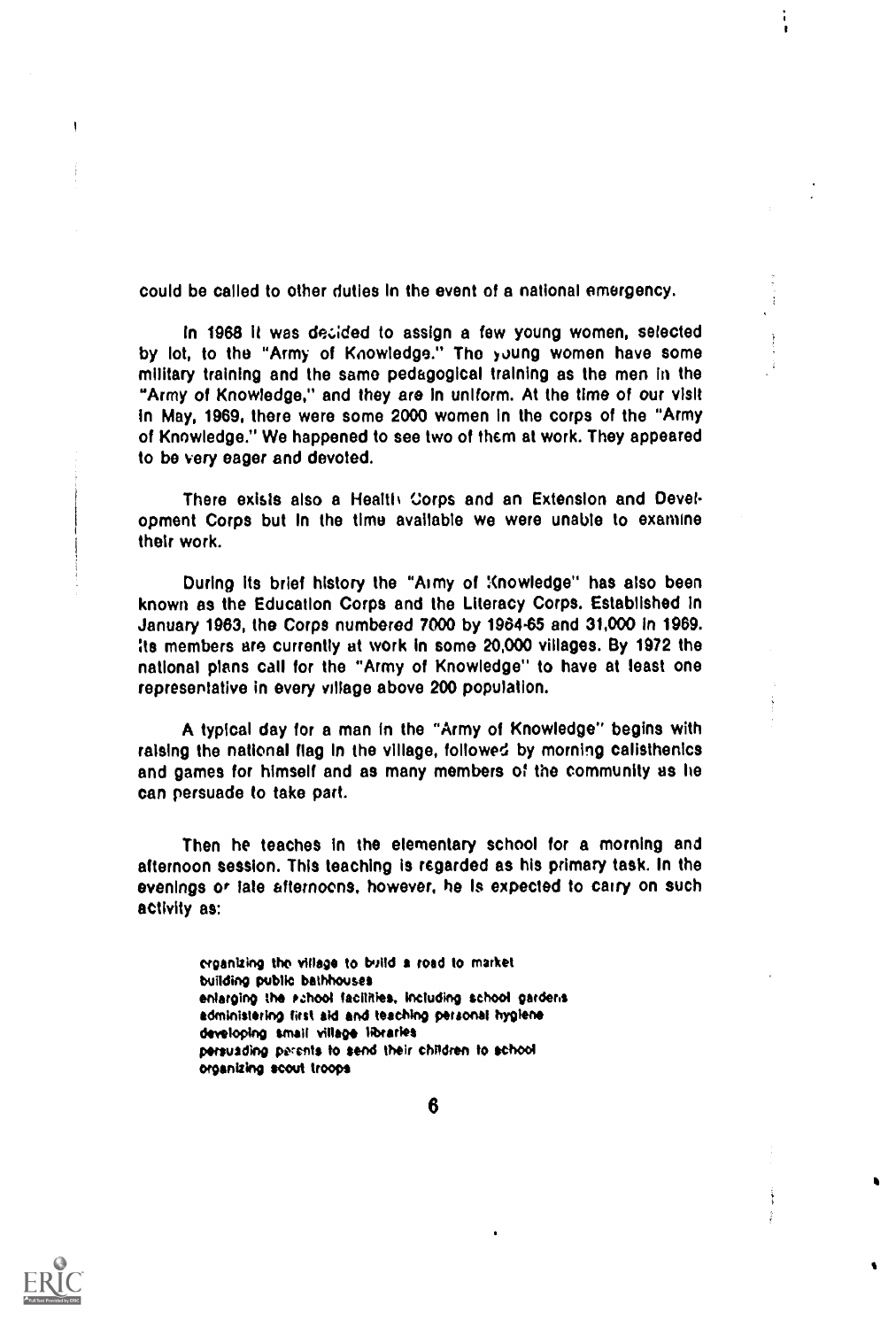teaching adults to read and write organizing cooperative work for purposes of public health repairing mosques.

The members of the "Army of Knowledge" are visited at intervals by representatives of the Ministries of Education, Health, Agriculture and Justice. For each 20 members of the "Army of Knowledge" there is one educational supervisor who is a graduate of the College of Education with not less than 5 years of practical teaching experience. The formation of village councils to work with the corpsmen is actively encouraged.

Although the letter of the law requires that all children attend school, there would be no school in many villages without the "Army of Knowledge." A detachment from the "Army of Knowledge" !s sent to a village when it has been requested and alter the village has arranged for a room nr building in which a school can be convened.

At the end of their 14 months in the "Army of Knowledge" members may volunteer to become regular teachers in the Ministry of Education. Eighty per cent of those eligible to do so seek to enter the Ministry of Education. These men then spend 4 more months In the Teacher Training College in Karaj. After this training they usually return to the village in which they have previously worked.

The primary purpose of the "Army of Knowledge" is to work with children whereas the National Literacy Committee has the primary tesponsibiliry for working with adults. in practice this distinction is not completely maintained. By the end of 1969, the "Army of Knowledge" will have trained some six million adults in the three R's. Many children who are employed full-time can secure education, if they secure it at all, only In evening classes with adults. However, it seems accurate to say that the "Army of Knowledge" concentrates mainly on the elementary education of rural and village children, while the Committee on Literacy concentraies mainly on adults in the towns and cities.

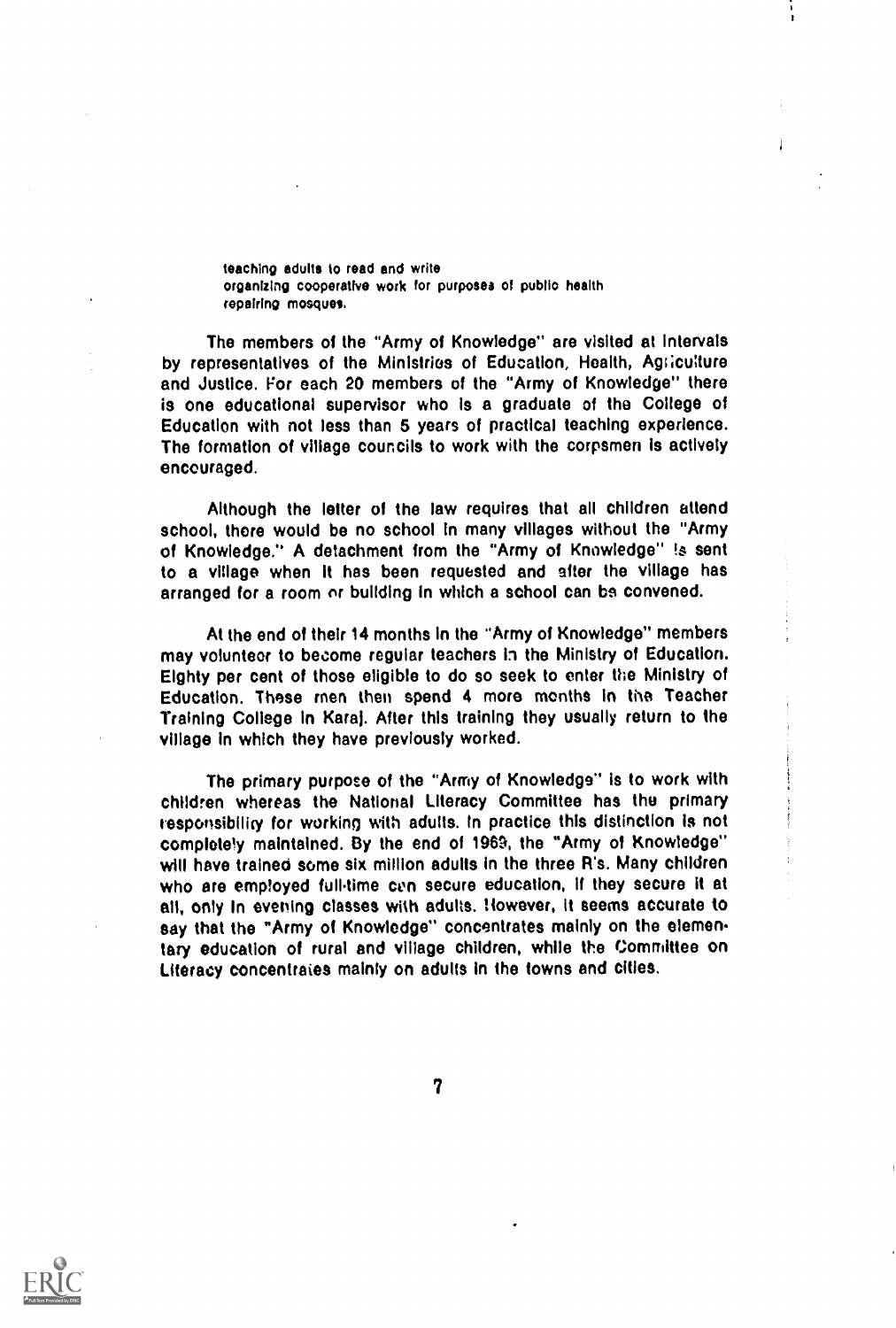### III. NATIONAL COMMITTEE ON LITERACY

=11.11

The National Literacy Committee under the immediate leadership of Princess Ashraf, has substantial responsibility in the education of adults. The program developed by the Committee runs approximately as follows:

Other than administrative personnel, there ere no fulltime employees of the Committee. The men and women who actually do the teaching are all part-time teachers, drawn from a wide variety of other occupations. They may be teachers in the regular elementary or secondary schools, they may be army officers, bank tellers, insurance salesmen, or any of a wide variety of occupations.

The teaching of adults in evening classes provides a source of supplemental income. Many observations do not suggest that this circumstance lessens the enthusiasm and vigor with which the program Is promoted in the classroom.

To qualify as a teacher for adults, the applicant must have a secondary school diploma. He or she then enrolls in a class which offers 22 lessons of two hours each. The course is usually spread out over a period of 22 weeks. In these lessons "The Method" Is taught. This is the approved method for teaching adults to read, write and do simple arithmetic. In addition, the prospective teacher of adults is taught how to maintain the interest and enthusiasm of his class and how to recruit his students In the first place.

Upon the completion of the training, the prospective teacher of adults is given a certificate showing that he is qualified to teach adults to read and write. He then begins what is at first perhaps the most difficult part of his entire career. He must recruit his own class. He ma,- go to the market, to the coffeeshop, knock on doors, ask his friends, or proceed in any other manner that his ingenuity can suggest. Somehow or other he must round up at least 20 people who agree to

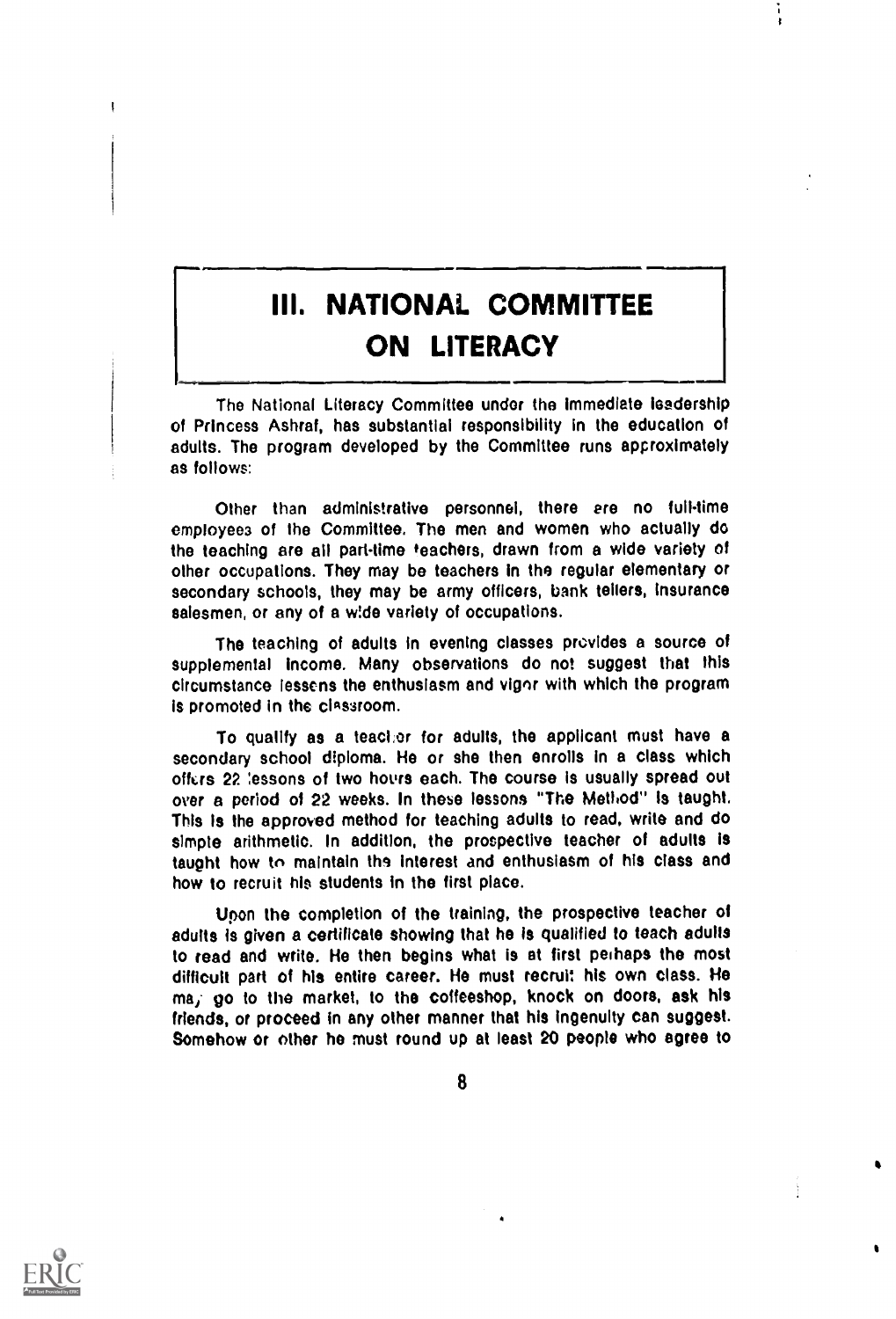study in his class. If he can, he may ealler as many as 40 people;  $20$ is the minimum. When he is ready to begin, he applies to the director of a nearby school and is assigned a classroom for late afternoon or evening use. This appears to be the only important contact between the adult education program and the Ministry of Education. The director of the school has no responsibility for tho adult program which occurs in the late afternoon and evening. The teacher of the adult education program has no responsibility except to return the classroom for Its usual purposes without damage.

When the adult class has assembled for the first time and it can be seen that there are really at least 20 adults who are prepared to learn to read and write, a representative of the Committee gives the teacher his first paycheck. This payment is only part of what the teacher is entitled to receive. He will receive the rest of the pay, or part of it, when his students "graduate" at the end of the six-month period of instruction. Thus to receive full pay, he must hold the interest of the class, find means of helping them to attend regularly, and motivate their learning so that they can "pass" an examination supervised by representatives of the Literacy Committee. If all of the teacher's students pass the examination, full pay is given. If half fail, only one-half of the remaining pay is forthcoming.

This administrative technique has been tried sporadically in schools in England and in the United States and has been called "payment by results." It is not highly regarded by professional educators for reasons that are obvious. However, visits to 50 or more adult classes gave no indioation of undue strain or pressure. After all, the greatest problem of the teacher of adults is to persuade them to come to class and persevere. The prospective adult student may say that he is too old, or he is too tired after a day of work, or her household duties are too numerous, or he tried once before and could not remember, or he may give many other excuses. The prospective teacher is taught in his 22 preparatory lessons how to deal with these objections and how to maintain interest. It is just as important to him to learn these lessons as it is to learn "the Method."

After the first six months an adult should be able to perform



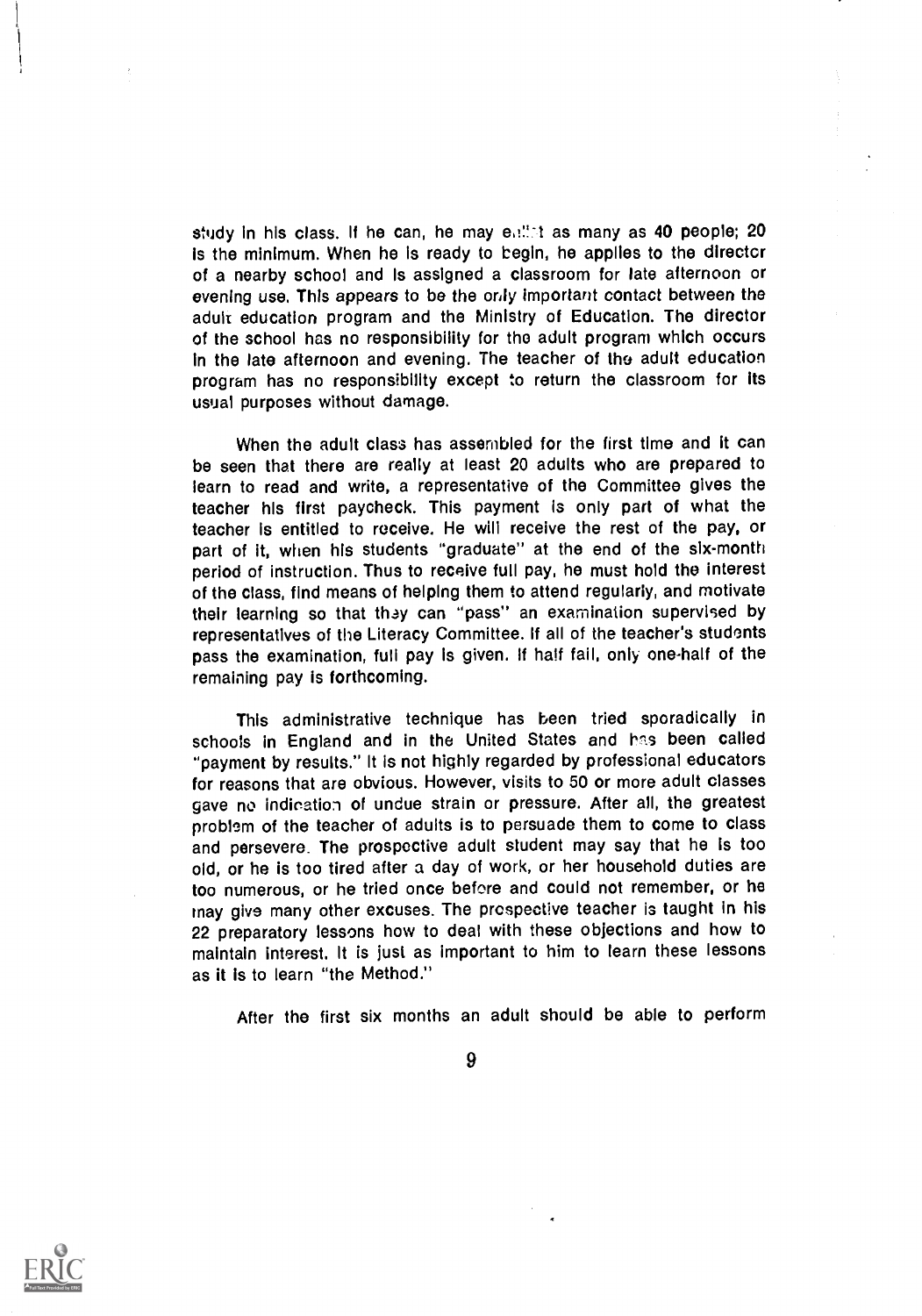simple arithmetic, write his own name and a few other words and to read simple printed matter. This is what the examination requires.

There Is a second six-month program for adults who finish the first six-month program. In the second six-month program more difficult tasks are attempted, following the same general method and procedure. At the end of 12 months, assuming that the adult student has successfully passed the examinations, he receives a nertificate. This certificate, when presented to his empioyer, requires that the employer increase his pay by 5%. An adult who has finished the 12-month program is said to be able, In the basic fundamentals of the 3 R's, to do work equivalent to that of a sixth grader.

We happened to be present in a class on the evening when the examiner was to test them and thus determine, in part, the teacher's compensation. It seemed to me that the students were determined to get as much money for their teacher as they could. An air of good feeling prevailed, not unlike commencement day used to be in an American college, but without many of the undesirable side effects associated nowadays with these academic functions. There was a simple party; the teacher had bought a cake and cut enough pieces so that everyone :n the class could have a bite before undertaking the examination.

We noticed another thing in the classes visited. Not a single classroom, even In the cities, was without fresh cut flowers, usually three or four roses, on the teacher's desk. The teachers bring them or the pupils bring them without any particular sense of timing or responsibility. Most of the ciassrooms are dreary, often in bad repair, poorly lighted, their only equipment a battered wooden blackboard. There is something touching about this indomitable effort to bring beauty and grace into an otherwise rather drab environment.

The deputy director of the Committee's program said that 23,000 secalistic were working as teachers this year in the adult education program. The average number at work at any time was 14,500. This compares roughly with the estimates (16,000 teachers) given by Princess Ashraf in a press conference. The program for distribution of material to maintain skills already achieved involves about ten million books, including the free, or nearly free, textbooks and pamphlets which

10

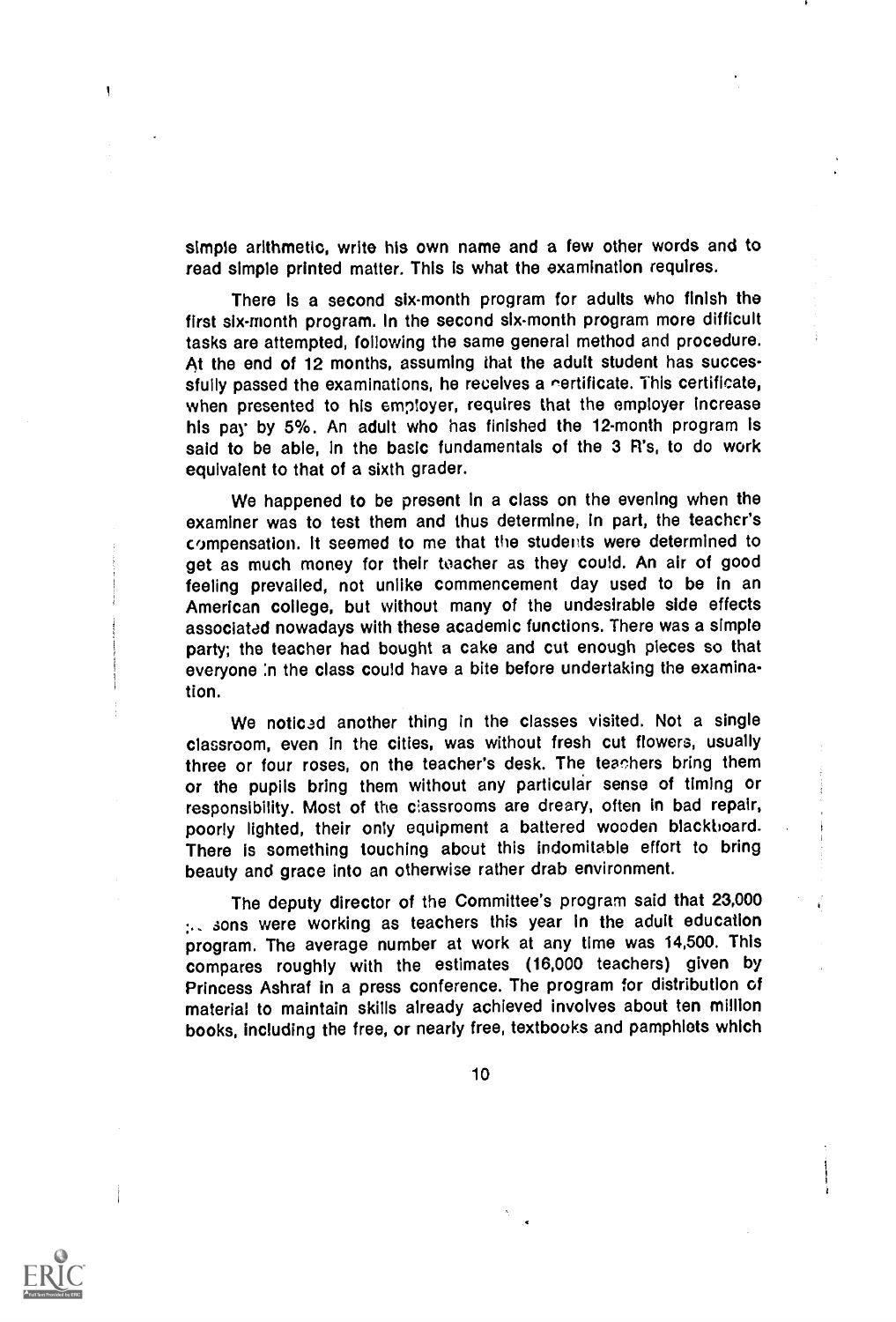are used in the classes. Four books have been developed for distribution to the graduates of the 12-month program.

Consideration is being given to further opportunities for adult learning beyond the 12 months.

In her press conference Princess Ashraf stated that the Committee was spending \$12 per person on literacy classes for a six-month period. I asked the deputy director for a breakdown on that figure. He gave me the following estimates:

| 26 rials  | Teacher training                                                                                               |  |
|-----------|----------------------------------------------------------------------------------------------------------------|--|
| 400 rials | Average salary of teachers                                                                                     |  |
| 100 rials | Salary of the principal                                                                                        |  |
| 100 rials | Salary for janitors                                                                                            |  |
| 90 rials  | Salary for supervisors                                                                                         |  |
| 25 rials  | Payment for classrooms (presumably for lighting and possibly<br>some rent where classrooms were not available) |  |
| 25 rials  | Child care (to look after small children of women who ere<br>enrolled)                                         |  |
| 90 rials  | Administration and supplies                                                                                    |  |
| 40 rials  | Miscellaneous expenses                                                                                         |  |
| 50 rials  | Books (difference between the very nominal price paid by<br>the pupil and the actual cost of production)       |  |
| 946 rials |                                                                                                                |  |

or about \$12.00 (U.S.)

The Deputy Director said that the government grant to the Literacy Committee for next year (1969-70) was reduced by 25 per cent below the previous year. In addition, he said, the Committee receives four per cent of the income from municipal taxes.

The Division of Evaluation forms part of the administrative apparatus of the National Literacy Committee. This division also has charge of textbook preparation and 15 people are constantly at work in that enterprise. The Director of Evaluation, who has a doctorate on Educational Measurement, told me that experiments are constantly underway to see if "The Method" can be improved. Other teaching methods had been tried but these were less successful. The method now used had been developed in Iran, originally for teaching children, and then

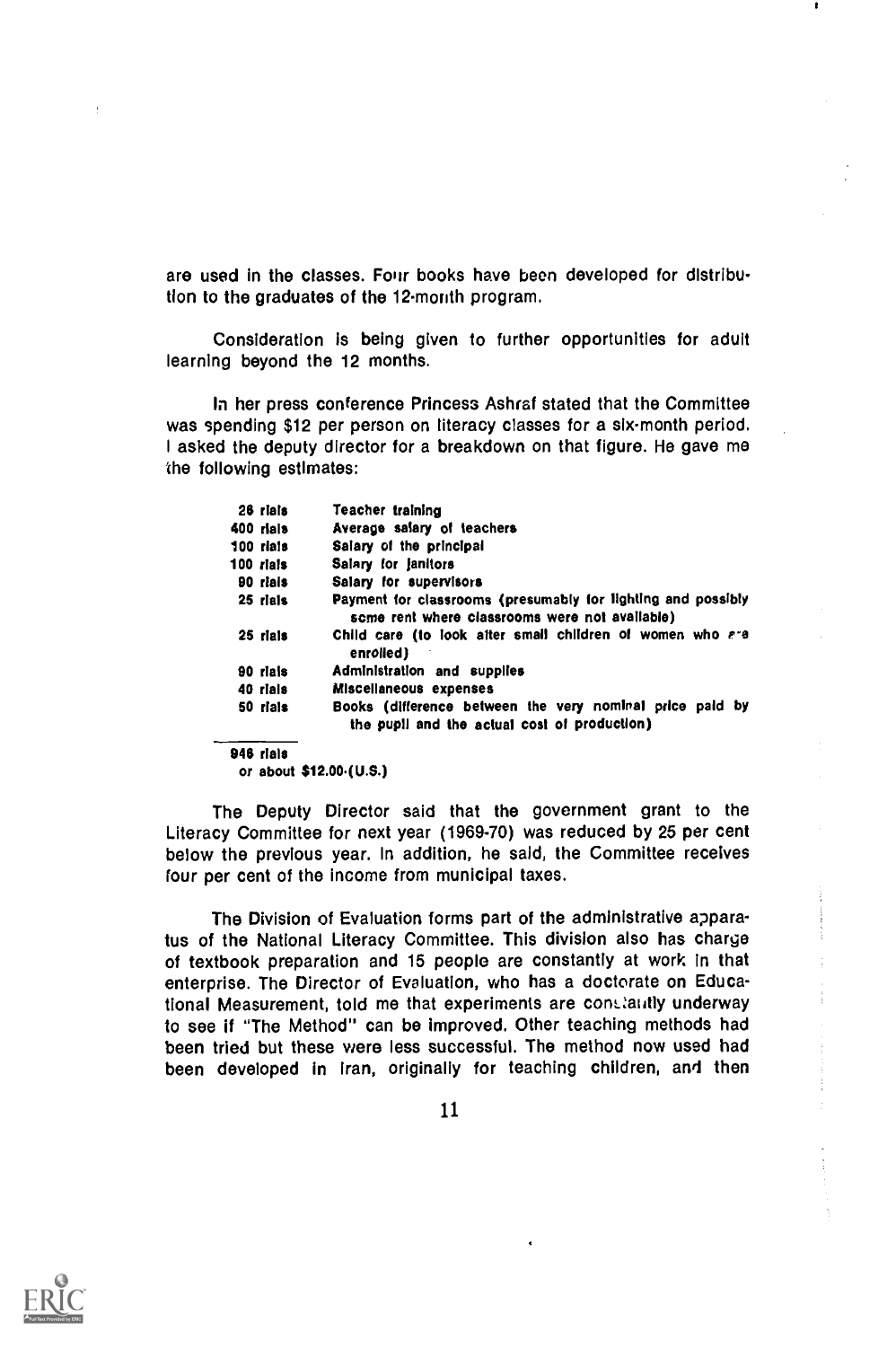adapted to adults. An annual evaluation and a more intensive study every three years are made. As part of the intensive study, 2000 "graduates" from the program were interviewed in some depth to test the retention of recently learned skills. The "new literate" is asked a few questions; if he shows that he can read and write and give sensible answers, this is considered satisfactory. Misspelling is ignored. If the response is intelligible and rational, the graduate is judged to have retained the basic advantages of literacy.

The problem of removing illiteracy is not made easier by the characteristics of the Farsi language. It has 30 consonants and 6 vowels, each of which can be written in any of three ways, depending on whether it comes at the beginning, in the middle, or at the end of a word.

The Adult Literacy classes are held mainly in public school buildings in the late afternoon and evening. However, the place and time of the classes are adjusted to meet the needs of the students. For example in the hotel where we stayed in Esfahan a class was held in the early afternoon for employees of that hotel, including the dining room staff and others who would be at work during the evening hours.

On May 6, Princess Ashraf held a timely press conference which provided a useful summary of the work of the Committee on Literacy. The Princess said that during the past year more than one million persons had been drawn to literacy classes. As President of the National Committee on Literacy, she noted that during the past year 10 million books had been distributed among literates to maintain ti eir skills. The Committee spends, she said, \$12 per adult person in literacy classes for a six-month period, including tuition, books and administration. Other government agencies, she said, were spending an average of \$40 per pupil. Two years ago the National Committee on Literacy raised about a quarter of a million dollars by a special lottery. The National Committee also receives assistance "from government and other sources." The Princess said that education of school-going children is the responsibility of the Minister of Education. She doubts whether illiteracy can be totally eradicated at once because "the Minister of Education is already short 15 million dollars which are needed to cut illiteracy off at its source." The Committee also faces a shortage of teachers, space and funds. "We have to rely on ourselves to raise the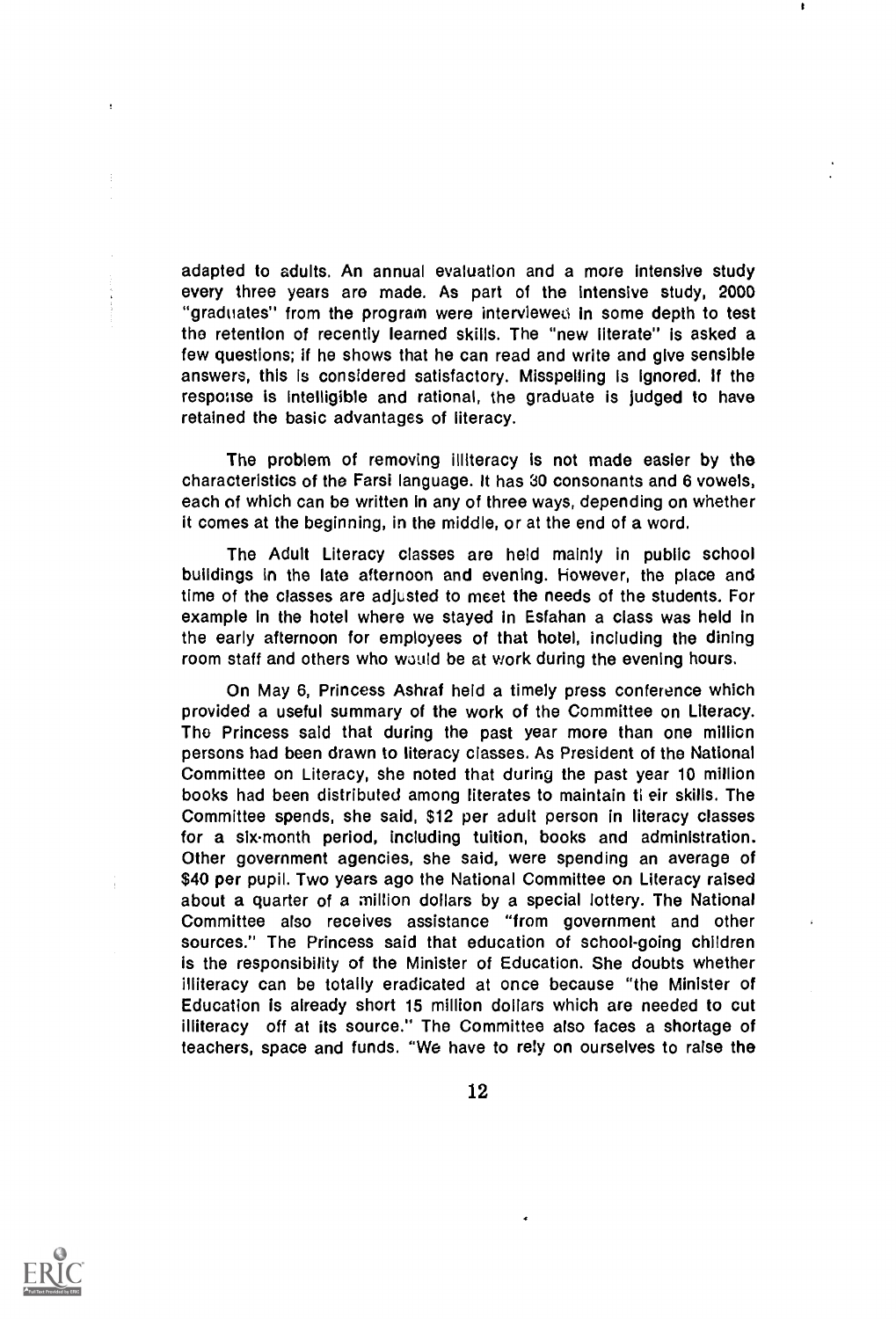necessary money, the Government has cut out appropriation by halfi" There are 16,000 teachers at work under Committee auspices. The number of graduates during the 12-month period preceding this announcement was 166,000; "graduates" means persons who have finished two six-month courses.

An Illustrated four-page leaflet appeared shortly after the Princess' press conference. It was designed to stimulate additional public Interest in the literacy program.

The translation reads approximately as follows:

Page 1 "To advance our country we must first attain the goal of literacy" ....

His Imperial Majesty, the Shah of Iran.

- Page 2 If you are an office worker, a housewife, a teacher, a policeman, a man or woman, whatever your occupation, you can hel<sub>i</sub> ......
- Page 3 ... the literacy campaign by persuading an illiterate to enroll, participating in teaching the classes, providing classes for your employees, donating to the budget of the Literitcy Committee, preparing in simple language an account of your own occupation for publication by the Literacy Committee under your name, visiting classes to encourage them, teaching sewing and cooking to new women literates.
- Page 4 Over 150 local committees on literacy cover the entire country. With the supervision of these committees, and in cooperation with people like you, over a million citizens of Iran are involved. But reaching the goal which His Imperial Majesty has set (to eradicate illiteracy in 10 years) will require further effort. This is the sacred duty of every Iranian. Every person we make literate adds to the prosperity of the nation."



Ą,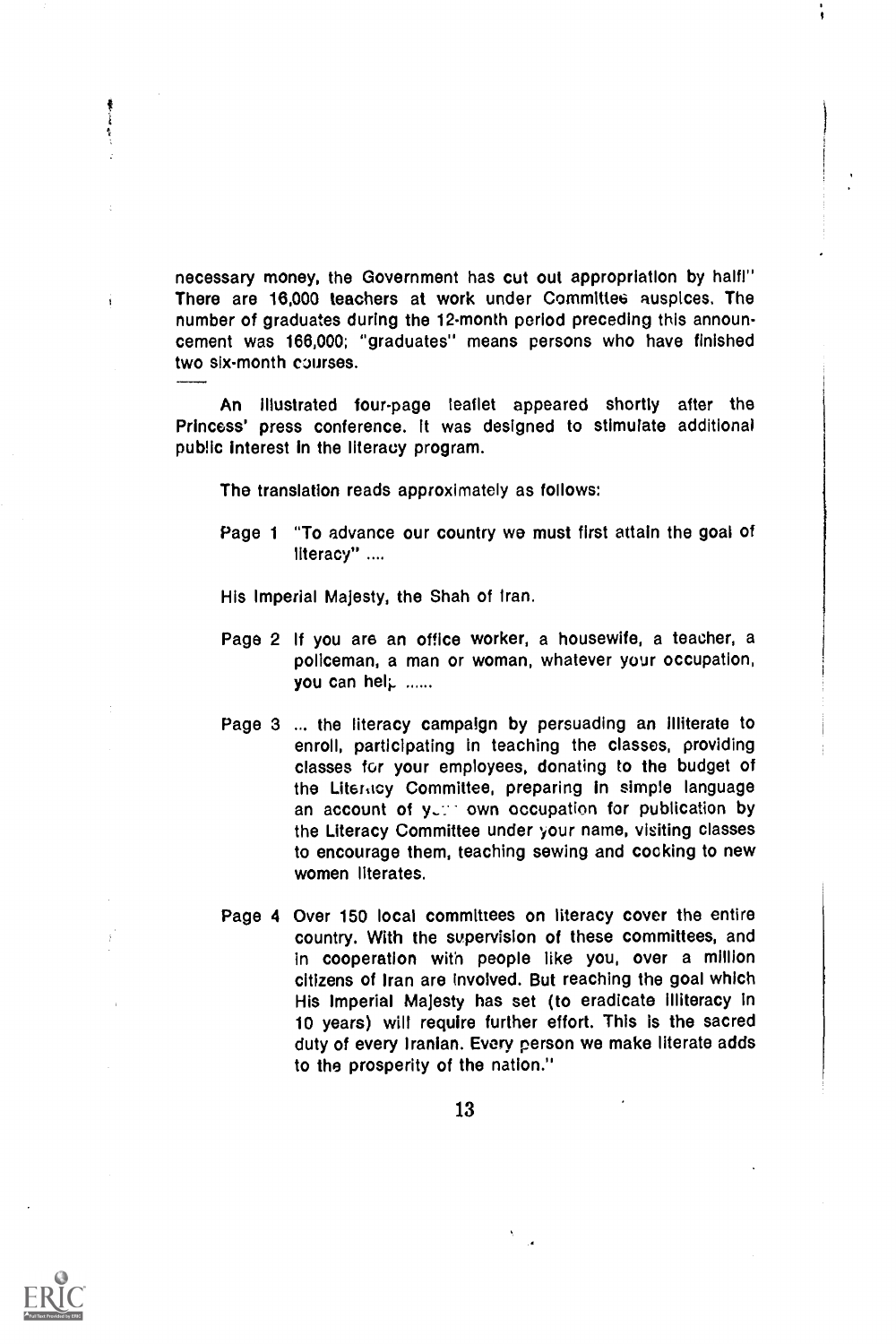# IV. NOTES ON THE ITINERARY AND OTHER VISITS

This final section summarizes our activities in Iran and refers to certain Institutions which we visited only briefly.

We arrived at the Hilton Hotel, Teheran, slightly after midnight on Friday, May 2, 1969.

On Saturday, May 3 after calls on H.E. Assadollah Alam, minister of the Imperial Court, and on Dr. Parvis Khanlari, Director of the Committee on Literacy, we visited a number of classes for adult illiterates in various sections of Tehran.

On Sunday May 4 we took an early piano for Esfahan, arriving at the Shah Abbas Hotel there at 7 a.m. We spent the next three hours admiring the remarkable architectural beauties of this ancient capital city. In the afternoon and evening we visited adult literacy classes in Esfahan.

Monday, May 5, we visited nine classes conducted by the Army of Knowledge in three villages around Esfahan. We also visited the rural camp conducted by the Esfahan schools to give, Esfahan children experience in healthful outdoor living. A forestation project is being developed by the students at this camp. in the afternoon one of us visited the literacy class for the employees of the Hotel, and then addressed a meeting of the local teachers at the school administration building. We were entertained at dinner that evening by the Governor of Esfahan and the local school officials.

On Tuesday, May 6, we visited the UNESCO Oriented Adult Literacy project In Esfahan. This enterprise was approved by the Iran Government, the United Nations Development Plan and UNESCO early in 1987. The UNESCO activities at Esfahan are described as a sub-project which includes three different areas: the teaching of handicrafts in Esfahan

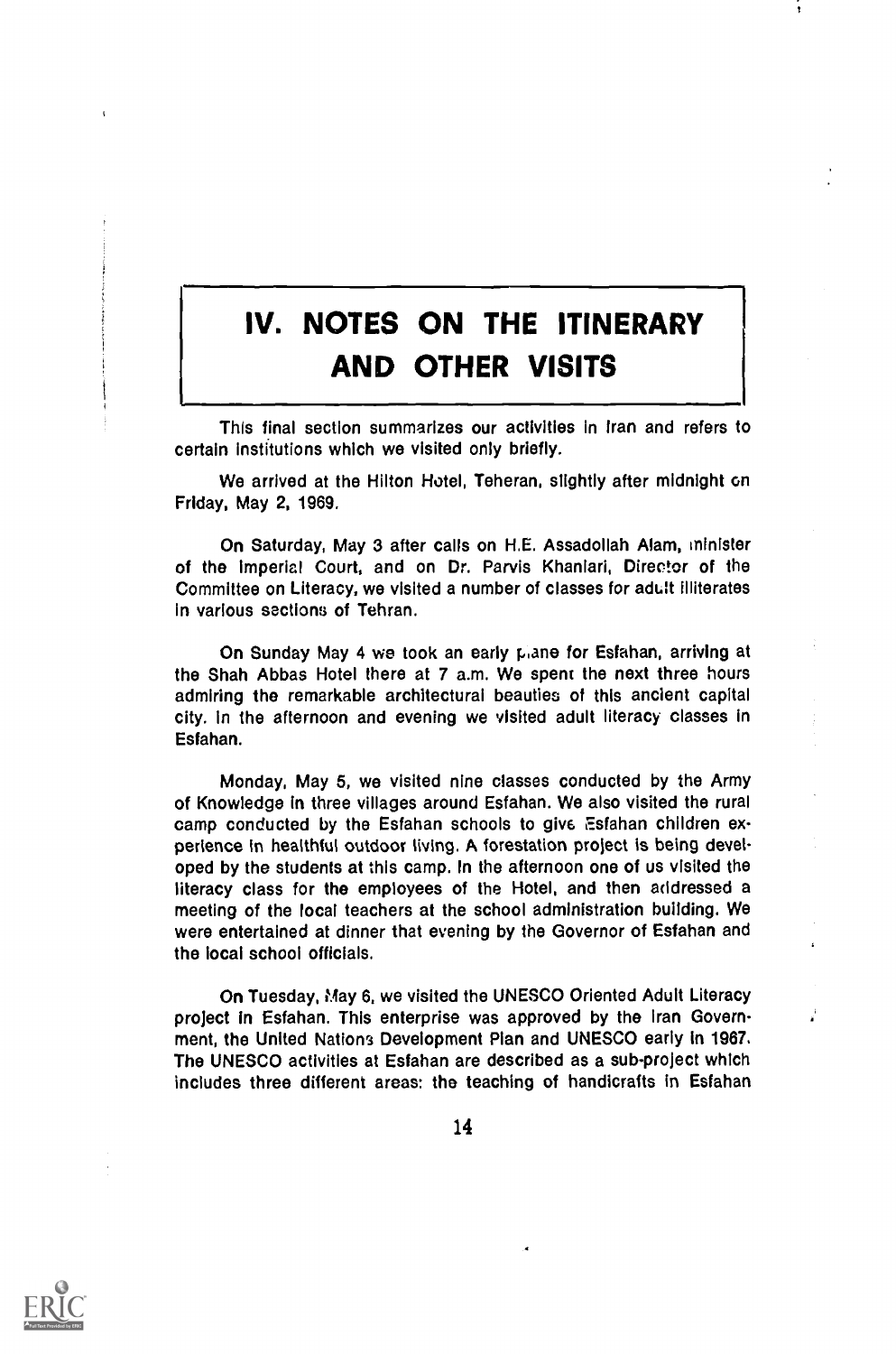Itself together with a Training Center for group leaders, the teaching of Industrial workers in the Reeze area, and agriculture teaching in a selected group of villages. The purpose of the project, we were informed, is not only to teach adults the elements of the three R's but also to provide the general cultural knowledge necessary for "the transformation of their society." The project is described as "experimental." The evaluative, supervisory, and administrative procedures are much more complex than is the case in the ordinary schools or in the classes operated by the National Literacy Committee. The cost for pupils under the UNESCO project is many times that in the other schools. There is some criticism of the UNESCO project on the ground that it serves so few and costs so much. We did not have sufficient time or background to make an independent evaluation of this criticism. UNESCO Itself has an evaluation team which will meet In Iran to evaluate all the UNESCO literacy projects in that country.

At noon on May 6 we visited the Red Lion School and Boys Orphanage. This was a memorable experience. We found an institution where the director was endeavouring to develop self-confidence and responsibility among the students. There was a student police corps, a student mayor, a student bank, a student cooperative. Visits to the classrooms and shops indicated a high degree of student responsibility. We also had the pleasure of remaining at the Rod Lion School for lunch with the boys.

In the afternoon of May 6 there was a conference with the Director of tne UNESCO projects in Esfahan.

Because of bad weather, air service between Esfahan and Teheran was interrupted on May 6 and we were unable to reach Teheran until almost noon on May 7. During this interim (and indeed during our entire visit in Esfahan) we were greatly assisted by the information supplied by the Director of Education for the area.

Shortly after we returned to Teheran, we were the luncheon guests of Princess Ashraf Pahlavi, who is the Chairman of the National Litteracy Committee and Chairman of the UNESCO Liaison Advisory Committee on Literacy Programs. There were two other guests,- Dr. Khaniari and a



ţ

ļ

 $\frac{1}{2}$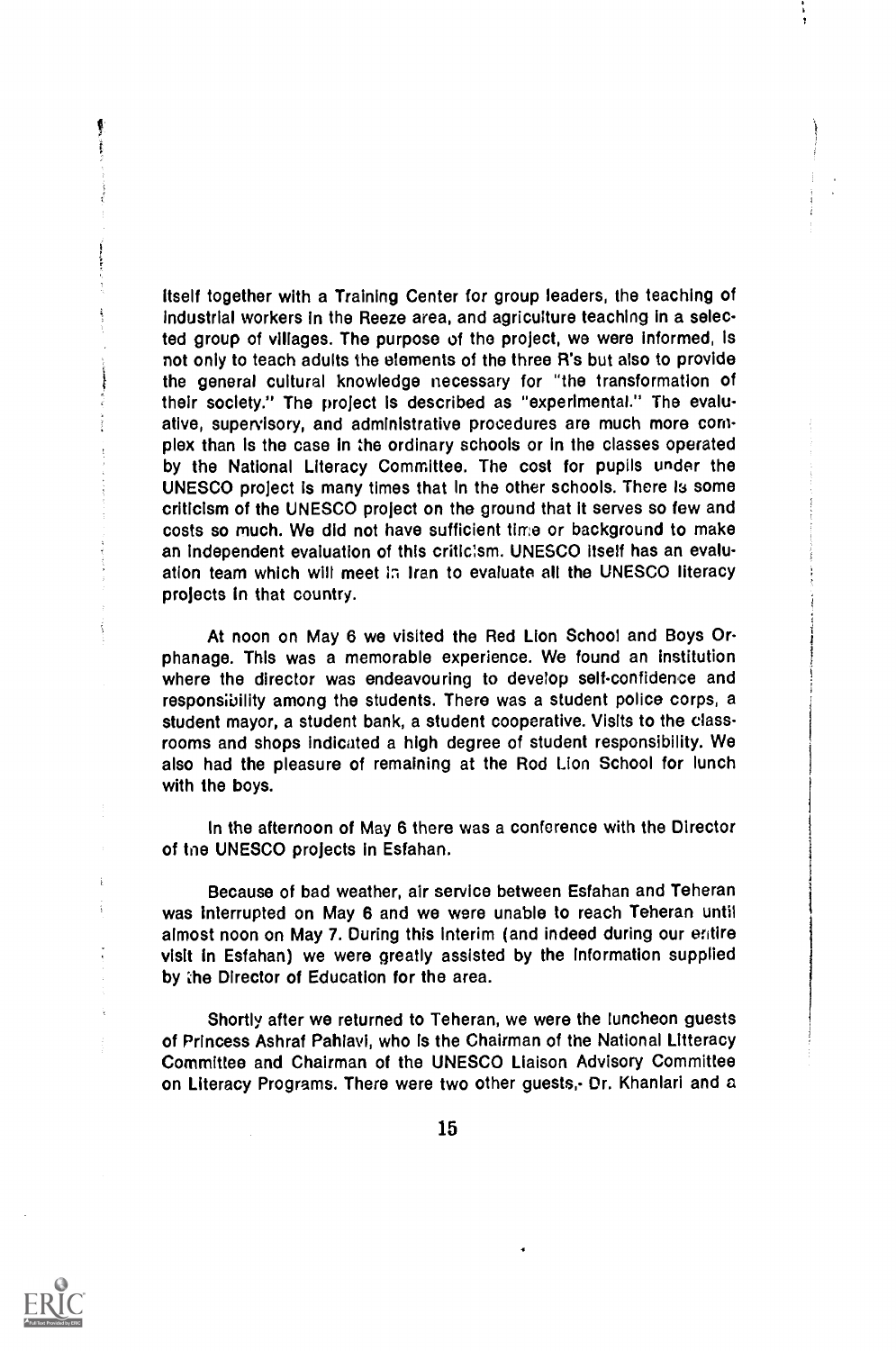representative of the Foreign Office.

On Thursday, May the 8th, we did our "sightseeing" in Teneran, visiting the Golestan Palace and the Impressive display of the Crown Jewels.

On Saturday, May 10, the major part of the day was spent at the  $\epsilon$  Narmak Technical Teachers College. This college, originally established in 1929, was substantially assisted in 1963 by United States AID funds. Its campus and programs have since been greatly expanded and diversified. The college gives an A.B. degree In vocational education and includes a demonstration technical high school. High school graduates with outstanding records in science and mathematics are admitted to the pollage after a difficult qualifying examination. About eight thousand students sat for the examination last year of whom only 1400 were admitted. The total enrolment, when the school was visited, was 2450 with plans to add 1000 more students every year for the next three years.

The primary goal of the college is to prepare teachers for the technical secondary schools of Iran in a four-year teacher traihing course. However, the technical training provided by the College is so highly orized that few of the graduates actually enter teaching. Many are employed by various industrial concerns who need their skills and abilities. The college has ten workshops which hold about 30 students each, four science laboratories and thirty classrooms as well as a science technological library with 1000 volumes in Persian, English, French and German. The campus is constantly being expanded by new construction, some of which is done by students as part of their practical training. The College also contains a well-equipped printing, binding and audio-visual shop where most of the work of preparing end assembling curriculum materials is done by the staff end the students.

In the late afternoon of May 10 one of us visited the National Teacher College and addressed the student body.

On Sunday, May 11, there was a very useful discussion with the Director-General of the "Army of Knowledge".